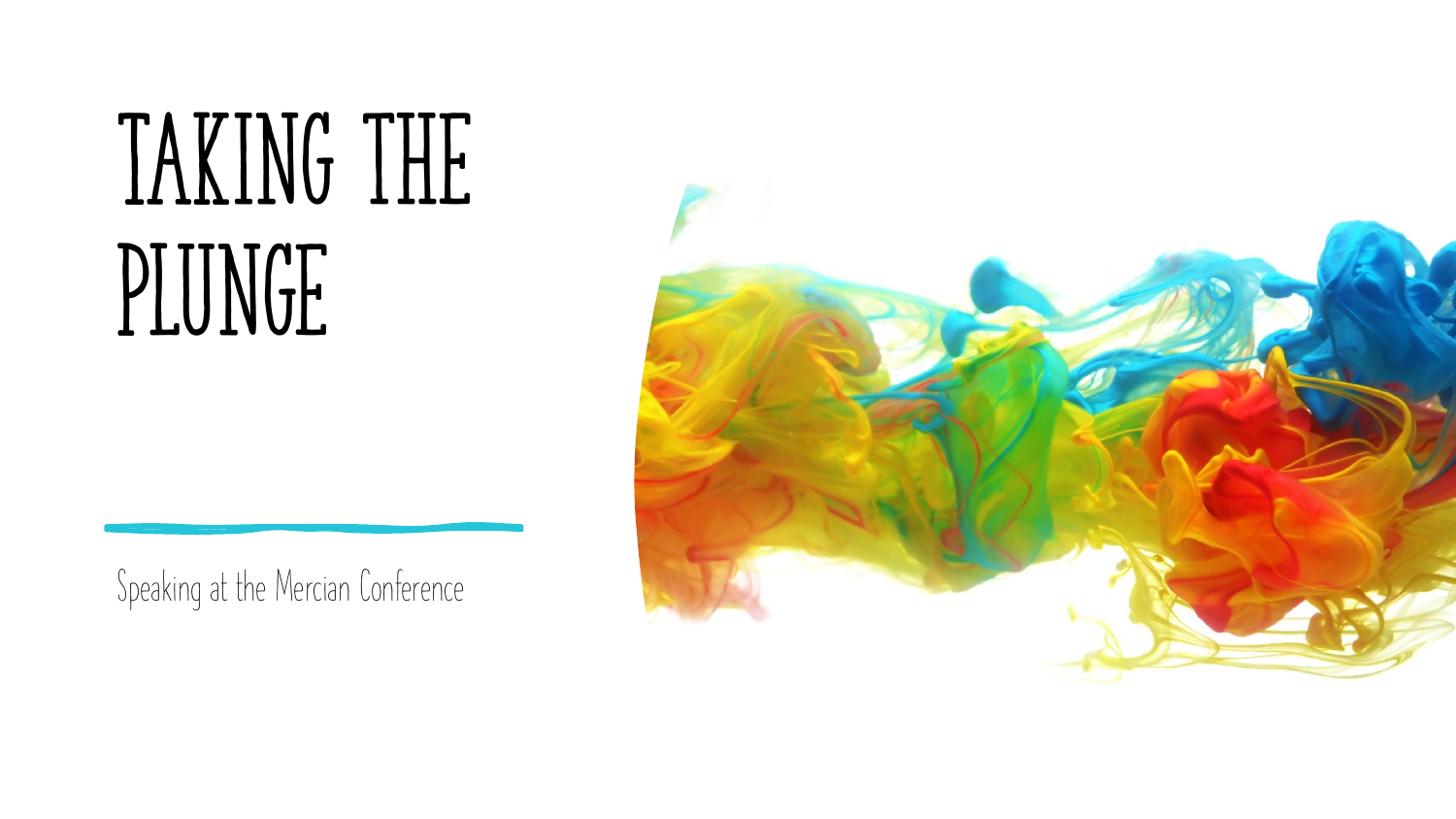# FOUR STAGES OF PRESENTING

WHAT DO YOU WANT TO SAY?

PLAN AND STRUCTURE IT.

DELIVER IT.

### RECEIVE RECOGNITION AND ADULATION. ADD IT TO YOUR C.V.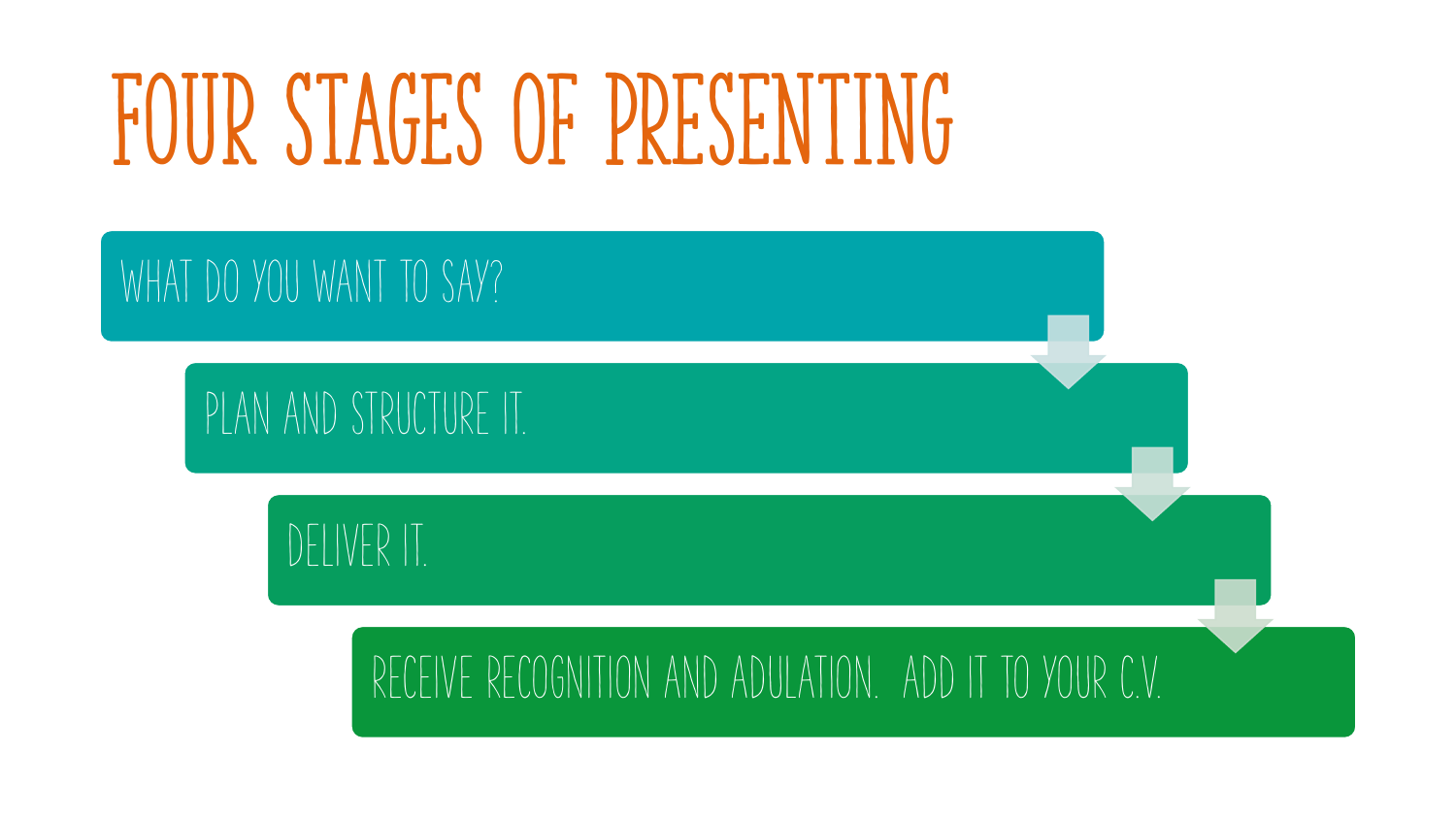### OVERCOMING NERVES/ANXIETIES



Present with a friend



Or pull in a committee member to coach/present with you







Choose a shorter 5 minute lightening talk to gain experience.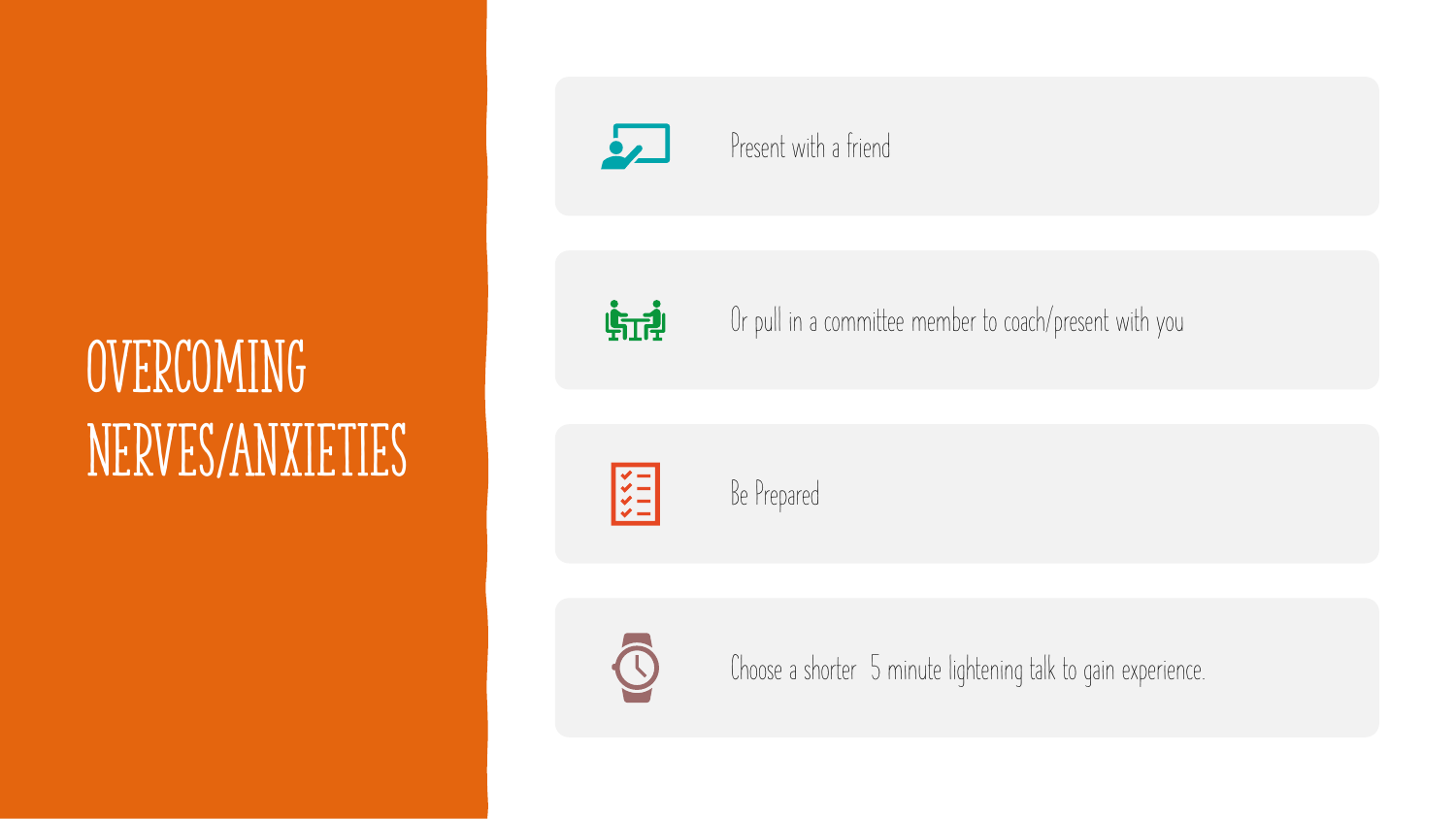## PREPARING YOUR MATERIAL

#### Keep it simple.

Keep your audience in mind.

Research the topic – are there any good thoughts/quotes/view-points to pull in?

Use powerpoint to plan presentation. Or bullet point your introduction, slide points and conclusion.

Pace the talk. Keep time limit in mind. Aim for one point per slide

Keep slides uncluttered and attractive

Slides augment your message.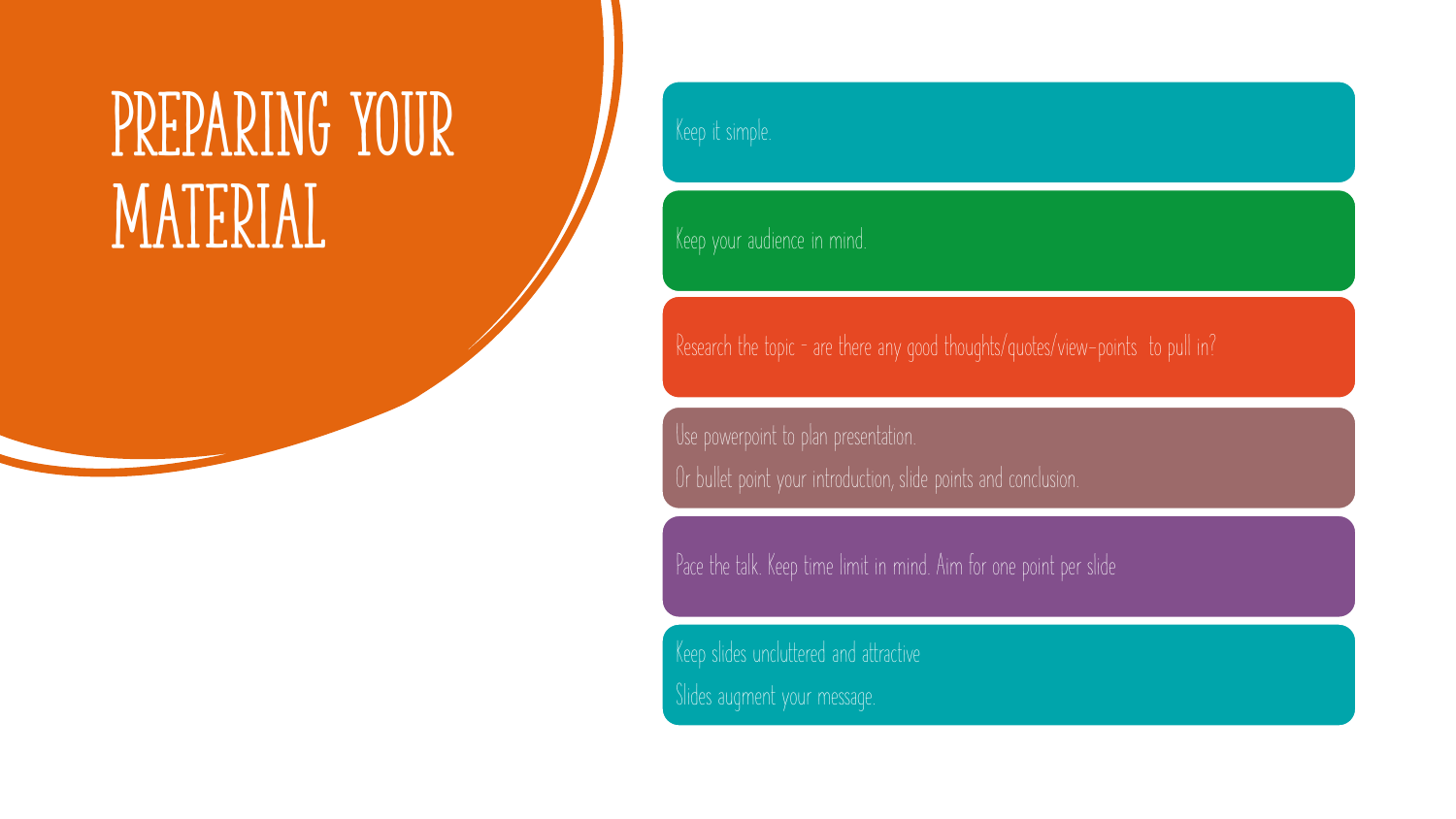## STRUCTURING YOUR SHORT TALK/LIGHTENING TALK

- Tell a story. A journey that you went on? A problem that you solved? A problem that you didn't solve, but has changed your perspective.
- What have you learnt from a situation from work? How has it changed your perspective? What are the implications for management? What would you do differently next time?
- Think about the rhythm of your talk. Can you break up the format insert illustrations/charts/diagrams/video footage?
- Personal anecdotes always good. Or quotes from significant people/student feedback?
- Include material that matters to you so you can talk with meaning and authenticity.
- Re-iterate and sum up at the end key messages
- Questions be prepared it's great to have interaction.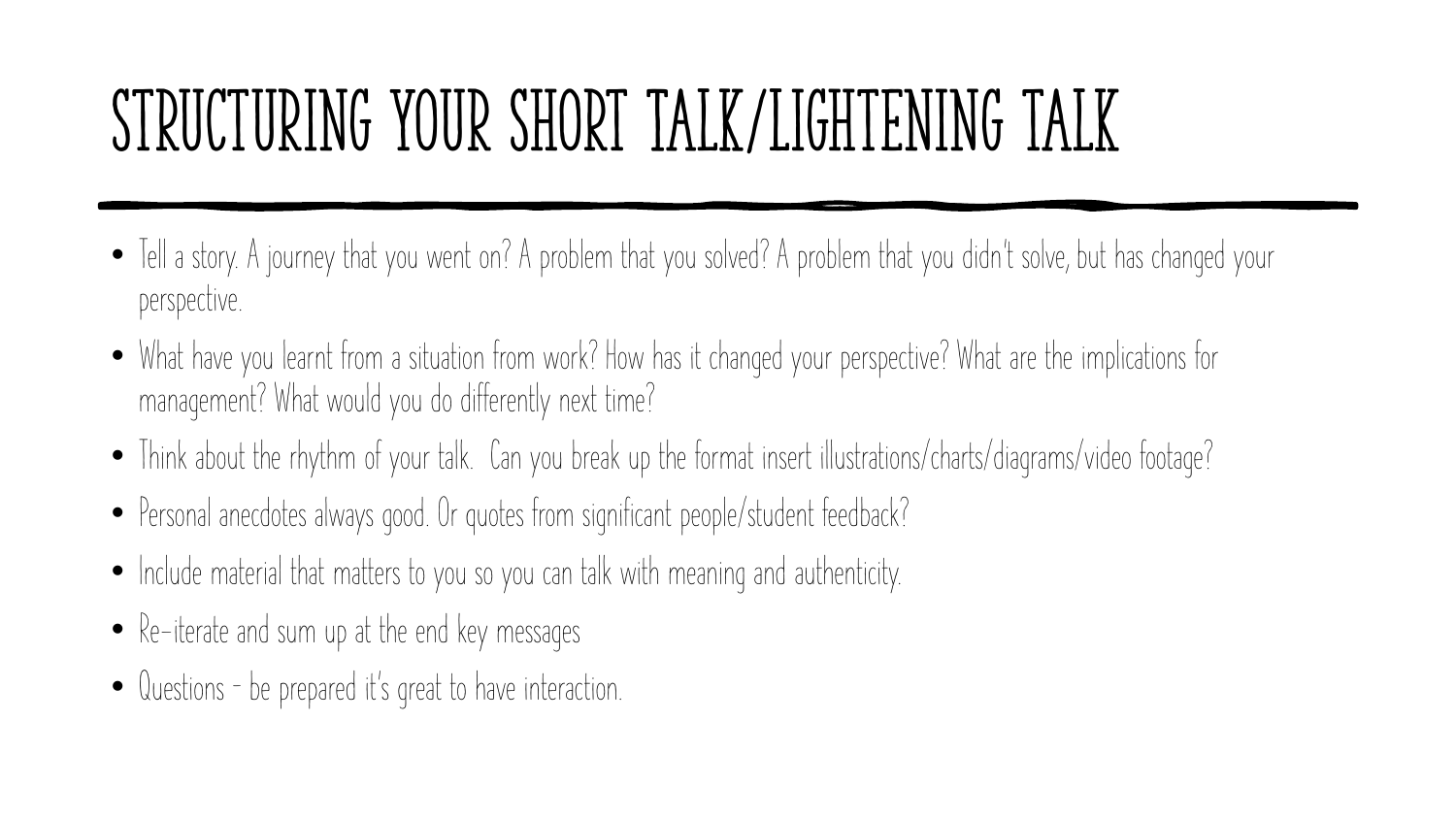## DELIVERY

Present confidently - with enthusiasm. Sometimes it helps to stand and move in order to get your energy levels up.

Remember – the audience are interested in what you have to say. We're all Library Workers. Be conversational but professional

Pace. Don't rush - if you hear yourself begin to "gabble", then slow down.

Nerves. Take deep breaths/ slow down

Prepare well and nerves should be more under control

Practice with a colleague/friend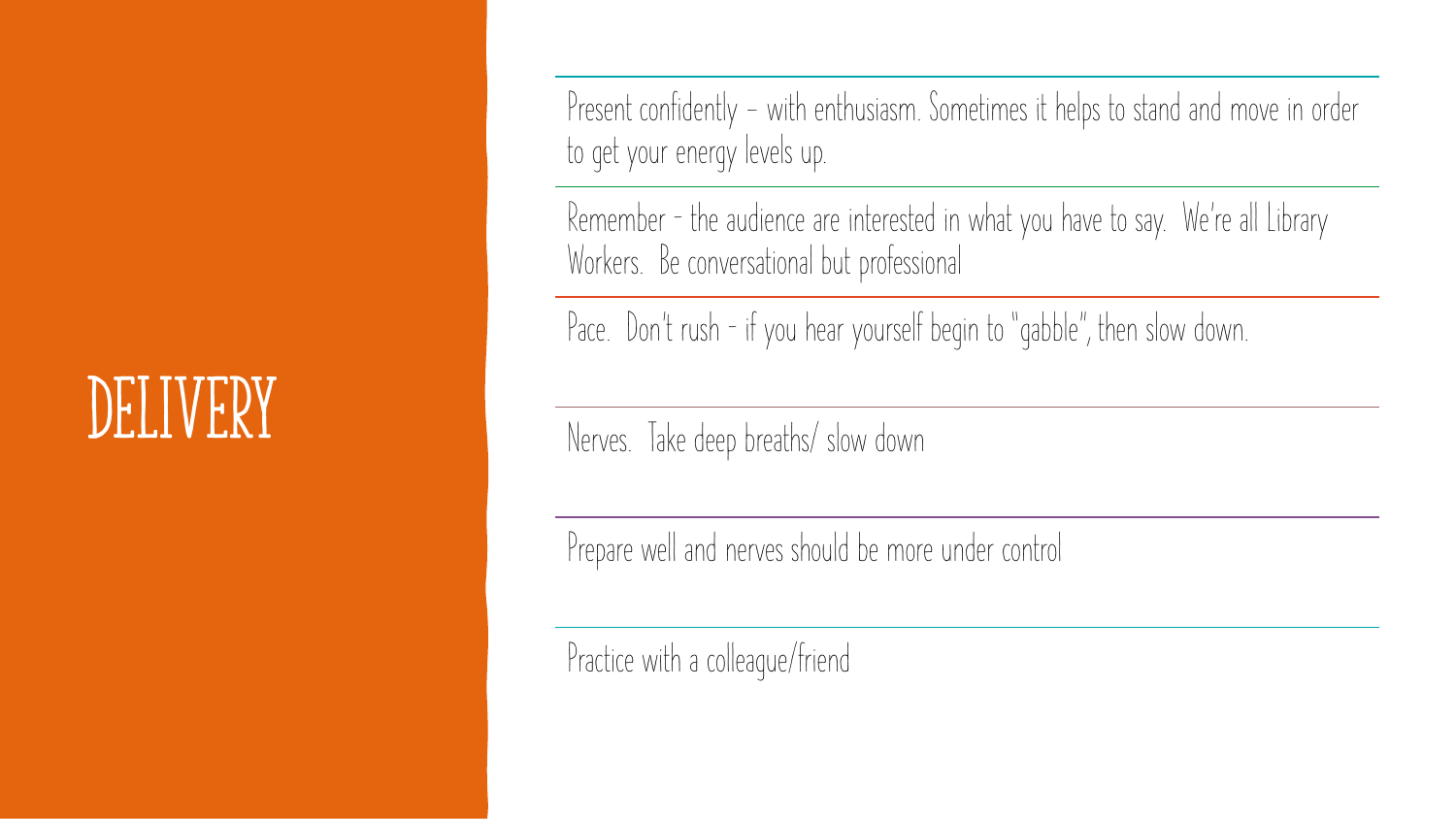# PRESENTING ONLINE - FEELS DIFFERENT

- Find a comfortable space to present in
- Think about the rhythm of your talk.
- Check in with the audience
- Encourage questions/observation in the chat maybe have a friend/colleague monitor chat?
- Talking in an empty room but try and address a person in your head or someone in your room. Teddy bear?
- Cameras/Mics?

\*\*\*\*\*\*\*\*\*\*\*\*\*\*\*\*\*\*\*\*\*\*\*\*\*\*\*\*\*\*\*\*\*\*\*\*\*\*\*\*\*\*\*\*\*

• The 45 minute session would need some longer activities - break-out rooms or polling or padlet